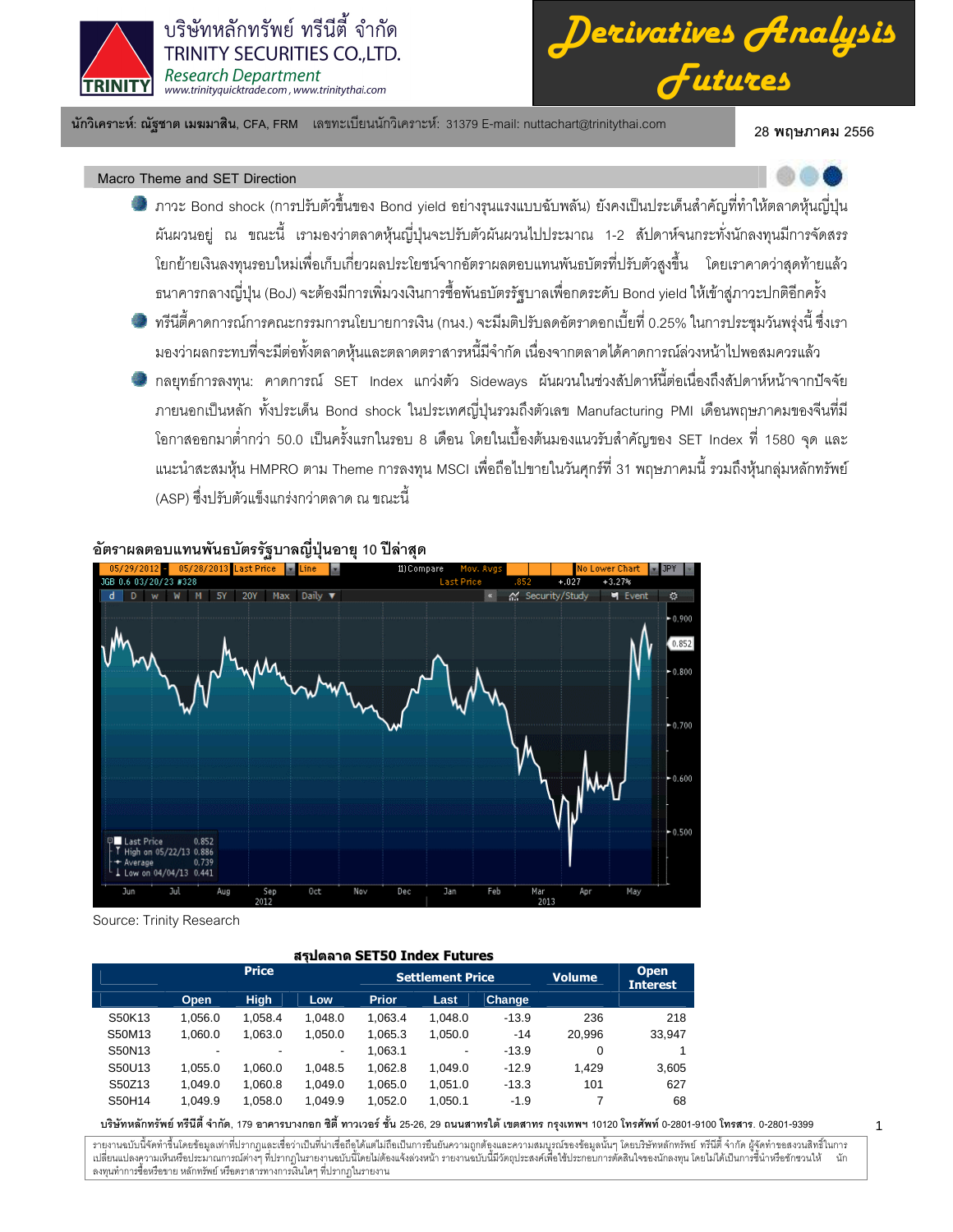



#### สรุปตลาด Currency Futures

|                    |                          | <b>Price</b>             |                          |              | <b>Settlement Price</b> |               | <b>Volume</b> | <b>Open</b><br><b>Interest</b> |
|--------------------|--------------------------|--------------------------|--------------------------|--------------|-------------------------|---------------|---------------|--------------------------------|
|                    | <b>Open</b>              | <b>High</b>              | Low                      | <b>Prior</b> | Last                    | <b>Change</b> |               |                                |
| USDK <sub>13</sub> | 30.0                     | 30.0                     | 29.9                     | 29.9         | 29.9                    | $-0.01$       | 175           | 813                            |
| USDM13             | 30.0                     | 30.0                     | 29.9                     | 30.1         | 29.9                    | $-0.12$       | 172           | 8.122                          |
| USDN <sub>13</sub> | $\overline{\phantom{a}}$ | $\overline{\phantom{0}}$ | $\overline{\phantom{a}}$ | 30.1         | -                       | $-0.14$       |               | 160                            |
| USDU13             | 30.2                     | 30.2                     | 30.1                     | 30.2         | 30.1                    | $-0.09$       | 150           | 4.001                          |

#### ี สรุปยอดชื้อขายสุทธิ Futures ตามประเภทนักลงทุน (สัญญา)

|                             |       | <b>Foreign</b> |            |       | <b>Institution</b> |            |        | Local        |            |  |  |  |  |
|-----------------------------|-------|----------------|------------|-------|--------------------|------------|--------|--------------|------------|--|--|--|--|
|                             | Long  | <b>Short</b>   | <b>Net</b> | Long  | <b>Short</b>       | <b>Net</b> | Long   | <b>Short</b> | <b>Net</b> |  |  |  |  |
| <b>SET50 Index Futures</b>  | 2.236 | 4.468          | $-2,232$   | 6.807 | 7.278              | -471       | 13.726 | 11.023       | 2,703      |  |  |  |  |
| <b>Energy Futures</b>       | 91    | 16             | 75         | 0     | 0                  | 0          | 83     | 158          | $-75$      |  |  |  |  |
| <b>Metal Futures</b>        | 803   | 510            | 293        | 2.457 | 2,862              | $-405$     | 2.146  | 2.034        | 112        |  |  |  |  |
| <b>Single Stock Futures</b> | 695   | 59             | 636        | 3.825 | 6,231              | $-2.406$   | 14.812 | 13.042       | 1,770      |  |  |  |  |
| <b>Currency Futures</b>     | 35    | 0              | 35         | 20    | 231                | $-211$     | 442    | 266          | 176        |  |  |  |  |

## สรุปตลาด Futures Gold & Silver & Oil Futures

|                                |             | <b>Price</b> |              |              | <b>Settlement Price</b> | <b>Volume</b> | <b>Open</b><br><b>Interest</b> |
|--------------------------------|-------------|--------------|--------------|--------------|-------------------------|---------------|--------------------------------|
|                                | <b>High</b> | Low          | <b>Close</b> | <b>Prior</b> | Change                  |               |                                |
| <b>Future Bt50</b>             |             |              |              |              |                         |               |                                |
| GFM <sub>13</sub>              | 19,860      | 19,670       | 19,830       | 19,780       | 40                      | 1,212         | 3,155                          |
| GFQ13                          | 19.900      | 19,760       | 19.880       | 19,840       | 40                      | 87            | 2,317                          |
| GFV <sub>13</sub>              | 19,990      | 19,840       | 19,970       | 19,900       | 70                      | 130           | 1,052                          |
| <b>Future Bt10</b>             |             |              |              |              |                         |               |                                |
| GF10M13                        | 19,860      | 19,670       | 19,830       | 19,770       | 60                      | 3,244         | 5,808                          |
| GF10Q13                        | 19,930      | 19,740       | 19,890       | 19,830       | 60                      | 472           | 3,464                          |
| GF10V13                        | 20,000      | 19,830       | 19,970       | 19,920       | 50                      | 258           | 1,912                          |
| SVM <sub>13</sub>              |             |              |              | 677          |                         | 0             | 20                             |
| SVQ <sub>13</sub>              | 698         | 698          | 698          | 685          |                         | 3             | 8                              |
| SVV <sub>13</sub>              |             |              |              | 711          |                         | 0             | 0                              |
| <b>Brent Crude Oil Futures</b> |             |              |              |              |                         |               |                                |
| BRM13                          | 3,071       | 3,017        | 3,060        | 3,048        | 12                      | 135           | 330                            |
| BRN <sub>13</sub>              | 3,081       | 3,022        | 3,060        | 3,055        | 12                      | 39            | 108                            |
| BRQ13                          |             |              |              | 3,060        | 12                      | 0             | 1                              |

บริษัทหลักทรัพย์ ทรีนีตี้ จำกัด, 179 อาคารบางกอก ซิตี้ ทาวเวอร์ ชั้น 25-26, 29 ถนนสาทรได้ เขตสาร กรุงเทพฯ 10120 โทรศัพท์ 0-2801-9399 คำสาร. 0-2801-9399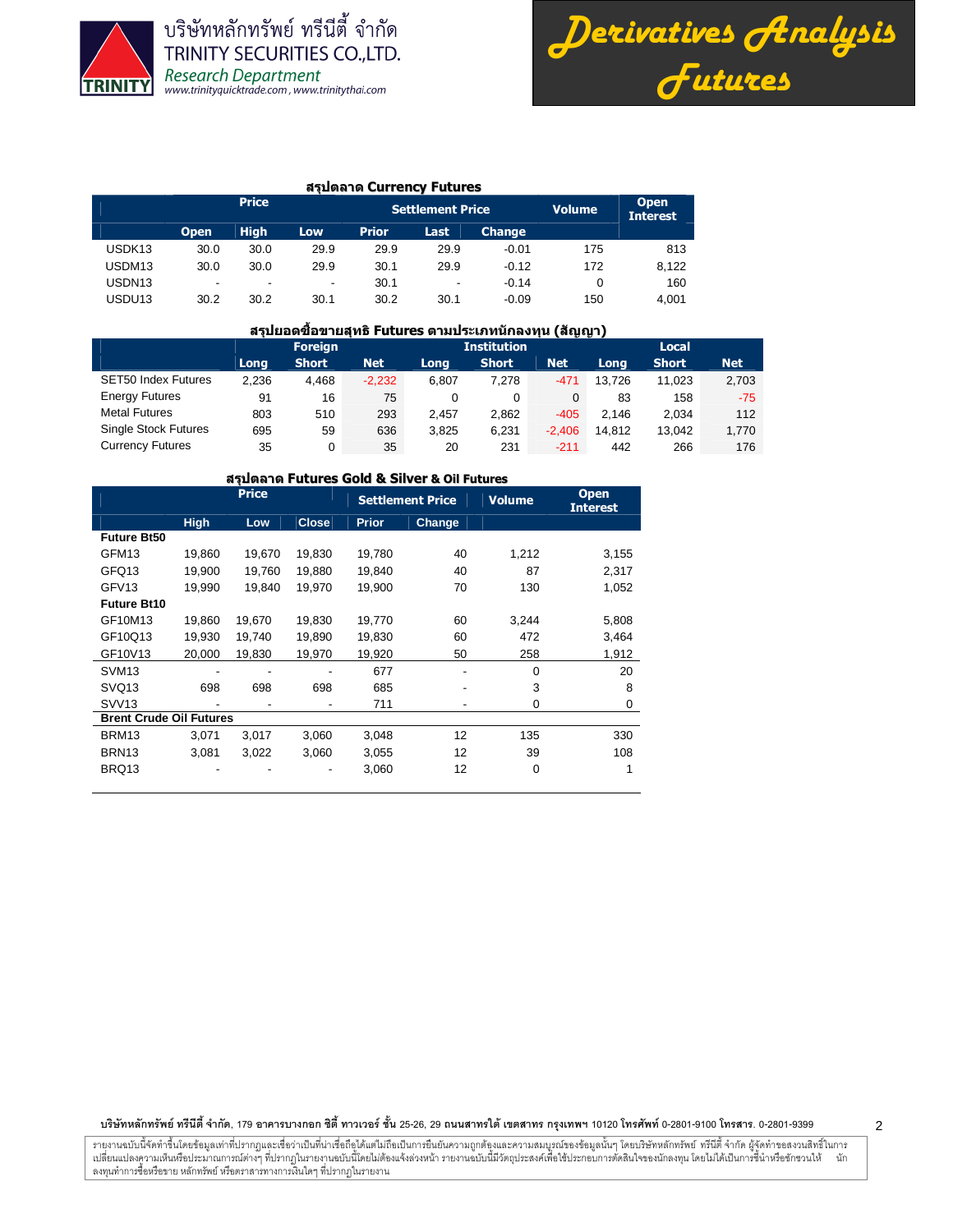

*Derivatives Analysis Futures*

| <b>SET50</b> |                   |          |       |                                    |        |        |                |                           |           |                                    |
|--------------|-------------------|----------|-------|------------------------------------|--------|--------|----------------|---------------------------|-----------|------------------------------------|
|              | <b>Expiration</b> | Days to  | Rf.   | FV of periodic Current Fair future |        |        | <b>Current</b> | <b>Premium / Discount</b> | premium / | <b>Premium / Discount</b>          |
|              | date              | maturity |       | dividend                           | spot   | price  | future price   | from fair price (pts)     |           | discount (%) from spot price (pts) |
| S50K13       | 30-May-13         |          | 2.71% | 2.2                                | 1053.5 | 1051.5 | 1049.5         | $-2.0$                    | $-0.2$    | $-4.0$                             |
| S50M13       | 27-Jun-13         | 30       | 2.71% | 6.7                                | 1053.5 | 1049.1 | 1051.3         | 2.2                       | 0.2       | $-2.2$                             |
| S50U13       | 27-Sep-13         | 122      | 2.71% | 15.0                               | 1053.5 | 1048.0 | 1049.9         | 1.9                       | 0.2       | $-3.6$                             |
| S50Z13       | 30-Dec-13         | 216      | 2.71% | 17.0                               | 1053.5 | 1053.6 | 1051.7         | $-1.9$                    | $-0.2$    | $-1.8$                             |

| Gold              |                   |         |                                       |       |           |                            |                                |                                                   |                           |
|-------------------|-------------------|---------|---------------------------------------|-------|-----------|----------------------------|--------------------------------|---------------------------------------------------|---------------------------|
|                   | <b>Expiration</b> | Days to | <b>Current</b><br>maturity spot (USD) | Rf    | <b>FX</b> | <b>Current Fair future</b> | <b>Current</b><br>future price | <b>Premium / Discount</b><br>from fair price (Bt) | premium /<br>discount (%) |
|                   | date              |         |                                       |       |           | price                      |                                |                                                   |                           |
| GFM13             | 27-Jun-13         | 30      | 1.389.2                               | 2.74% | 29.899    | 19.788                     | 19.810                         | 22                                                | 0.1%                      |
| GFQ13             | 29-Aug-13         | 93      | 1.389.2                               | 2.76% | 29.899    | 19.882                     | 19.950                         | 68                                                | 0.3%                      |
| GFV <sub>13</sub> | 29-Oct-13         | 154     | 1.389.2                               | 2.77% | 29.899    | 19.975                     | 20.030                         | 55                                                | 0.3%                      |

|                   | <b>Expiration</b><br>date | Davs to | <b>Current</b><br>maturity spot (USD) | <b>Rf</b> | <b>Current</b><br>FX | <b>Fair future</b><br><b>price</b> | <b>Current</b><br>future price | Premium / Discount<br>from fair price (Bt) | premium /<br>discount (%) |
|-------------------|---------------------------|---------|---------------------------------------|-----------|----------------------|------------------------------------|--------------------------------|--------------------------------------------|---------------------------|
| SVM <sub>13</sub> | 27-Jun-13                 | 30      | 22.485                                | 2.74%     | 29.899               | 674                                | 677                            |                                            | 0.5%                      |
| SVQ <sub>13</sub> | 29-Aug-13                 | 93      | 22.485                                | 2.76%     | 29.899               | 677                                | 730                            | 53                                         | 7.8%                      |
| SVV <sub>13</sub> | 29-Oct-13                 | 154     | 22.485                                | 2.77%     | 29.899               | 680                                | 750                            | 70                                         | 10.3%                     |

| <b>Brent</b>      |                   |         |                     |       |           |                            |                |                           |              |
|-------------------|-------------------|---------|---------------------|-------|-----------|----------------------------|----------------|---------------------------|--------------|
|                   | <b>Expiration</b> | Days to | Current             | Rf.   |           | <b>Current Fair future</b> | <b>Current</b> | <b>Premium / Discount</b> | premium /    |
|                   | date              |         | maturity spot (USD) |       | <b>FX</b> | price                      | future price   | from fair price (Bt)      | discount (%) |
| BRM13             | 14-Jun-13         | 17      | 102.67              | 2.74% | 29.899    | 3.074                      | 3.063          | $-11$                     | $-0.3%$      |
| BRN <sub>13</sub> | $15 -$ Jul-13     | 48      | 102.67              | 2.74% | 29.899    | 3.081                      | 3.076          | -5                        | $-0.2%$      |
| BRQ13             | 15-Aug-13         | 79      | 102.67              | 2.76% | 29.899    | 3.088                      |                | $-3.088$                  | $-100.0%$    |

### **USD**

|                    | <b>Expiration</b><br>date | maturity | Days to Current FX | <b>TH1YY</b> | US1YY | <b>Fair future</b><br>price | Current<br>future price | <b>Premium / Discount</b><br>from fair price (Bt) | . premium /<br>discount (%) |
|--------------------|---------------------------|----------|--------------------|--------------|-------|-----------------------------|-------------------------|---------------------------------------------------|-----------------------------|
| USDK <sub>13</sub> | 30-May-13                 |          | 29.899             | 2.74%        | 0.04% | 29.90                       | 29.24                   | $-0.66$                                           | $-2.2%$                     |
| USDM13             | 30-Jun-13                 | 33       | 29.899             | 2.74%        | 0.04% | 29.97                       | 29.90                   | $-0.07$                                           | $-0.2%$                     |
| USDM <sub>13</sub> | 31-Jul-13                 | 64       | 29.899             | 2.76%        | 0.07% | 30.04                       | 29.94                   | $-0.10$                                           | $-0.3%$                     |

\* In computing fair future price of oil, gold, and silver we disregard storage cost & convenience yield for simplicity reason

## **Fair gold spot price**

|                |       | Gold spot (USD/oz) |        |        |        |        |        |        |        |        |        |        |  |  |  |  |
|----------------|-------|--------------------|--------|--------|--------|--------|--------|--------|--------|--------|--------|--------|--|--|--|--|
|                |       | 1.343              | 1,353  | 1,363  | 1,373  | 1,383  | 1,393  | 1,403  | 1,413  | 1,423  | 1,433  | 1,443  |  |  |  |  |
|                | 29.65 | 18.924             | 18.360 | 17.938 | 17,656 | 17,515 | 17.515 | 17.656 | 17.938 | 18,360 | 18.924 | 19,629 |  |  |  |  |
|                | 29.70 | 18.796             | 18.237 | 17.817 | 17,537 | 17,397 | 17.397 | 17,537 | 17.817 | 18,237 | 18.796 | 19,496 |  |  |  |  |
|                | 29.75 | 18.701             | 18.144 | 17,726 | 17,447 | 17,308 | 17.308 | 17.447 | 17,726 | 18,144 | 18.701 | 19,397 |  |  |  |  |
|                | 29.80 | 18.637             | 18,082 | 17,665 | 17,388 | 17,249 | 17.249 | 17,388 | 17,665 | 18.082 | 18,637 | 19,331 |  |  |  |  |
|                | 29.85 | 18,605             | 18.051 | 17,635 | 17,358 | 17,219 | 17.219 | 17,358 | 17,635 | 18,051 | 18,605 | 19,298 |  |  |  |  |
| <b>THB/USD</b> | 29.90 | 18.605             | 18,051 | 17,635 | 17,358 | 17,219 | 17.219 | 17.358 | 17.635 | 18.051 | 18.605 | 19,298 |  |  |  |  |
|                | 29.95 | 18,637             | 18,082 | 17,665 | 17,388 | 17,249 | 17.249 | 17.388 | 17,665 | 18,082 | 18,637 | 19,331 |  |  |  |  |
|                | 30.00 | 18.701             | 18.144 | 17.726 | 17.447 | 17,308 | 17.308 | 17.447 | 17.726 | 18.144 | 18.701 | 19,397 |  |  |  |  |
|                | 30.05 | 18.796             | 18.237 | 17.817 | 17,537 | 17,397 | 17.397 | 17,537 | 17.817 | 18,237 | 18.796 | 19,496 |  |  |  |  |
|                | 30.10 | 18.924             | 18.360 | 17.938 | 17.656 | 17,515 | 17.515 | 17.656 | 17.938 | 18.360 | 18.924 | 19,629 |  |  |  |  |
|                | 30.15 | 19.084             | 18.515 | 18.089 | 17.805 | 17,662 | 17.662 | 17.805 | 18.089 | 18.515 | 19.084 | 19,794 |  |  |  |  |

บริษัทหลักทรัพย์ ทรีนีตี้ จำกัด, 179 อาคารบางกอก ซิตี้ ทาวเวอร์ ชั้น 25-26, 29 ถนนสาทรได้ เขตสาร กรุงเทพฯ 10120 โทรศัพท์ 0-2801-9399 คำสาร. 0-2801-9399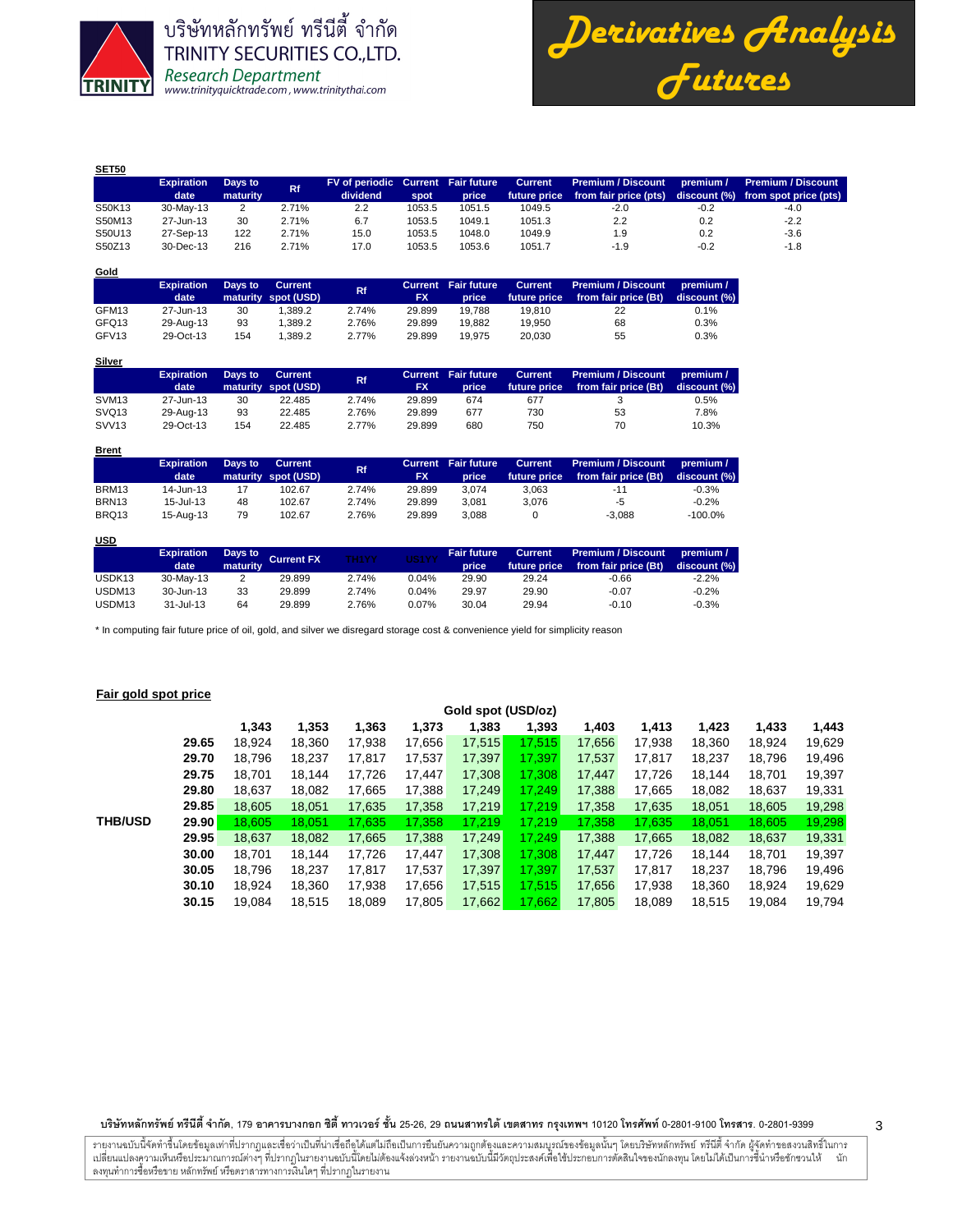



#### **Fair silver spot price**

|                |       | Silver spot (USD/oz) |      |      |      |      |      |      |      |      |      |      |  |  |  |
|----------------|-------|----------------------|------|------|------|------|------|------|------|------|------|------|--|--|--|
|                |       | 20.0                 | 20.5 | 21.0 | 21.5 | 22.0 | 22.5 | 23.0 | 23.5 | 24.0 | 24.5 | 25.0 |  |  |  |
|                | 29.65 | 593                  | 533  | 489  | 459  | 444  | 444  | 459  | 489  | 533  | 593  | 667  |  |  |  |
|                | 29.70 | 594                  | 534  | 490  | 460  | 445  | 445  | 460  | 490  | 534  | 594  | 668  |  |  |  |
|                | 29.75 | 595                  | 535  | 490  | 461  | 446  | 446  | 461  | 490  | 535  | 595  | 669  |  |  |  |
|                | 29.80 | 596                  | 536  | 491  | 461  | 447  | 447  | 461  | 491  | 536  | 596  | 670  |  |  |  |
|                | 29.85 | 597                  | 537  | 492  | 462  | 447  | 447  | 462  | 492  | 537  | 597  | 671  |  |  |  |
| <b>THB/USD</b> | 29.90 | 598                  | 538  | 493  | 463  | 448  | 448  | 463  | 493  | 538  | 598  | 672  |  |  |  |
|                | 29.95 | 599                  | 539  | 494  | 464  | 449  | 449  | 464  | 494  | 539  | 599  | 673  |  |  |  |
|                | 30.00 | 600                  | 540  | 495  | 465  | 450  | 450  | 465  | 495  | 540  | 600  | 675  |  |  |  |
|                | 30.05 | 601                  | 540  | 495  | 465  | 450  | 450  | 465  | 495  | 540  | 601  | 676  |  |  |  |
|                | 30.10 | 602                  | 541  | 496  | 466  | 451  | 451  | 466  | 496  | 541  | 602  | 677  |  |  |  |
|                | 30.15 | 603                  | 542  | 497  | 467  | 452  | 452  | 467  | 497  | 542  | 603  | 678  |  |  |  |

### **Fair Brent spot price**

|                |       | <b>Brent spot (USD/bbl)</b> |       |       |       |       |       |       |       |       |       |       |
|----------------|-------|-----------------------------|-------|-------|-------|-------|-------|-------|-------|-------|-------|-------|
|                |       | 93                          | 95    | 97    | 99    | 101   | 103   | 105   | 107   | 109   | 111   | 113   |
|                | 29.65 | 2,748                       | 2,510 | 2,332 | 2,214 | 2,155 | 2,155 | 2,214 | 2,332 | 2,510 | 2,748 | 3,044 |
|                | 29.70 | 2,752                       | 2,515 | 2,336 | 2,218 | 2,158 | 2,158 | 2,218 | 2,336 | 2,515 | 2,752 | 3,049 |
| <b>THB/USD</b> | 29.75 | 2,757                       | 2,519 | 2,340 | 2,221 | 2,162 | 2,162 | 2,221 | 2,340 | 2,519 | 2,757 | 3,054 |
|                | 29.80 | 2,761                       | 2,523 | 2,344 | 2,225 | 2,165 | 2,165 | 2,225 | 2,344 | 2,523 | 2,761 | 3,059 |
|                | 29.85 | 2,766                       | 2,527 | 2,348 | 2,229 | 2,169 | 2,169 | 2,229 | 2,348 | 2,527 | 2,766 | 3,065 |
|                | 29.90 | 2.771                       | 2,532 | 2,352 | 2,233 | 2,173 | 2,173 | 2,233 | 2,352 | 2,532 | 2,771 | 3,070 |
|                | 29.95 | 2,775                       | 2,536 | 2,356 | 2,236 | 2,176 | 2,176 | 2,236 | 2,356 | 2,536 | 2,775 | 3,075 |
|                | 30.00 | 2,780                       | 2,540 | 2,360 | 2,240 | 2,180 | 2.180 | 2,240 | 2,360 | 2,540 | 2,780 | 3,080 |
|                | 30.05 | 2,785                       | 2.544 | 2,364 | 2.244 | 2,184 | 2.184 | 2,244 | 2,364 | 2,544 | 2,785 | 3,085 |
|                | 30.10 | 2,789                       | 2,548 | 2,368 | 2,247 | 2,187 | 2.187 | 2,247 | 2,368 | 2,548 | 2,789 | 3,090 |
|                | 30.15 | 2,794                       | 2,553 | 2,372 | 2,251 | 2,191 | 2,191 | 2,251 | 2,372 | 2,553 | 2,794 | 3,095 |

| วันที่     | ้เหตุการณ์                                                               |
|------------|--------------------------------------------------------------------------|
| 28 พฤษภาคม | สหรัฐฯ - S&P Case-Shiller HPI 20-city, NSA Mar consensus 0.7% / Feb 0.3% |
| 28 พฤษภาคม | สหรัฐฯ - Consumer Confidence May consensus 71.5 / Apr 68.1               |
| 28 พฤษภาคม | สหรัฐฯ - Richmond Fed Mfg Index May consensus -3.0 / Apr -6.0            |
| 28 พฤษภาคม | สหรัฐฯ - Dallas Fed Mfg Survey May consensus -8.0 / Prior -15.6          |
| 28 พฤษภาคม | ญี่ปุ่น – Retail Sales Apr / Mar -0.3%                                   |
| 29 พฤษภาคม | เยอรมนี - Unemployment Rate May / Apr 6.9%                               |
| 29 พฤษภาคม | เยอรมนี - CPI May /Aprf -0.5%                                            |
| 30 พฤษภาคม | ยุโรป - EC Economic Sentiment May / Apr 88.6                             |
| 30 พฤษภาคม | สหรัฐฯ - GDP Q1:13 consensus 2.5% / Prior 2.5%                           |
| 30 พฤษภาคม | สหรัฐฯ – New Claims wk5/25 consensus 340 K / Prior 340 K                 |
| 30 พฤษภาคม | สหรัฐฯ - Pending Home Sales Index Apr consensus 1.4% / Mar 1.5%          |
| 30 พฤษภาคม | ญี่ปุ่น - CPI Apr / Mar 0.2%                                             |
| 30 พฤษภาคม | ญี่ปุ่น - Household Spending                                             |
| 30 พฤษภาคม | ญิปุ่น - Unemployment Rate Apr / Mar 4.1%                                |
| 30 พฤษภาคม | ญี่ปุ่น - Industrial Production Apr / Mar 0.2%                           |
| 31 พฤษภาคม | เยอรมนี - Retail Sales Apr / Mar -0.3%                                   |
| 31 พฤษภาคม | ฝรั่งเศส - Consumer Mfgd Goods Consumption Apr / Mar 1.2%                |

#### บริษัทหลักทรัพย์ ทรีนีตี้ จำกัด, 179 อาคารบางกอก ซิตี้ ทาวเวอร์ ชั้น 25-26, 29 ถนนสาทรได้ เขตสาร กรุงเทพฯ 10120 โทรศัพท์ 0-2801-9399 คำสาร. 0-2801-9399